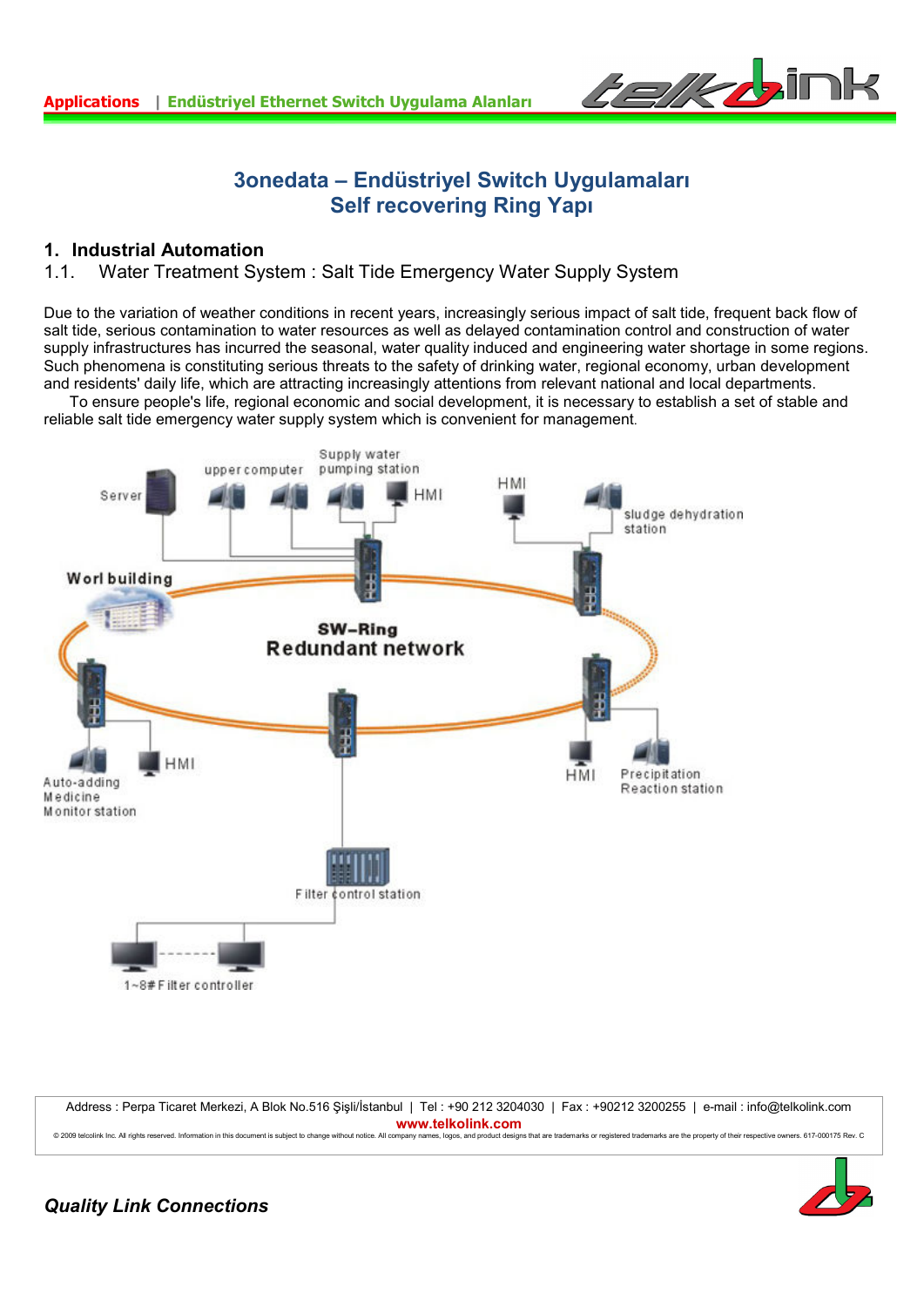

## 1.2. Plant Automation:Plant Manufacturing Process Automation System

Continuous manufacturing automation is also known as process automation, which mainly refers to the automation of continuous manufacturing process in such industrial departments as represented by petroleum, chemistry, metallurgy and power supply. In other words, it aims to use such automatic technical tools as various testing instruments, regulating instruments, control devices and electronic computers to perform the automatic test, supervision and control of the whole manufacturing process for the purpose of fulfilling such objectives as realization of various optimal technical and economic indicators, improvement of economic benefit and working efficiency, energy saving, improvement of working conditions and protection for ecological environment.

 Most of modern plant automation system use TECP/IP network communication as the main approach for equipment communication. As a result of it, application of industrial Ethernet technologies in the system is becoming more and more extensive. Blast furnace automatic control system: it aims to form redundant ring network via the SW-Ring connection so as to use it as the communication platform for the control system. This system mainly aims to control the whole control technical flow of the blast furnace, which is mainly composed of milling, blowing and winch systems.



Address : Perpa Ticaret Merkezi, A Blok No.516 Şişli/İstanbul | Tel : +90 212 3204030 | Fax : +90212 3200255 | e-mail : info@telkolink.com **www.telkolink.com** © 2009 telcolink Inc. All rights reserved. Information in this document is subject to change without notice. All company names, logos, and product designs that are trademarks or registered trademarks are the property of th

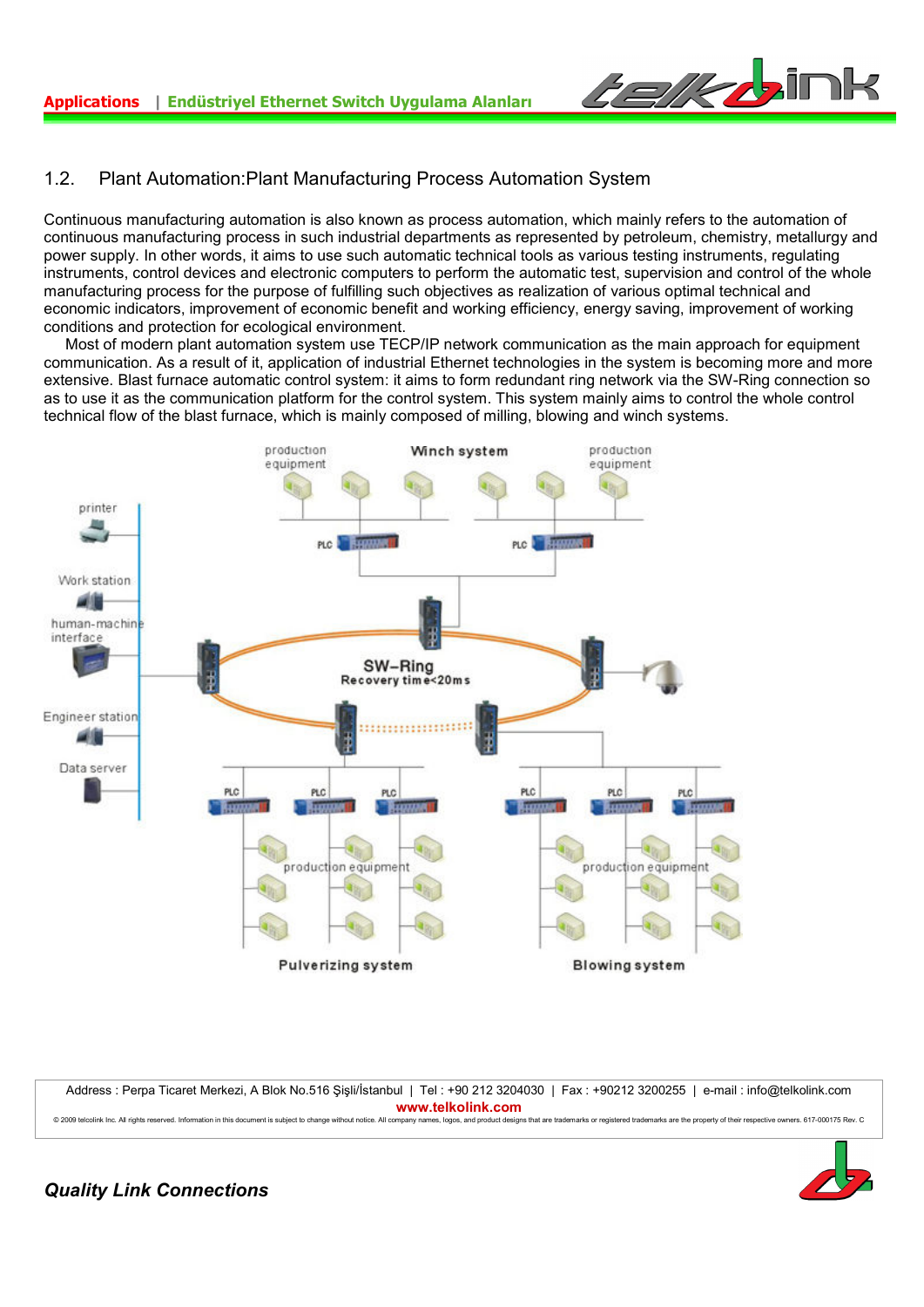

## 1.3. Petroleum and Natural Gas:Petroleum and Natural Gas Conveying Pipe Monitoring System

The demand for petroleum and natural gas is so high at present, which is followed by the approaches for ensuring the safety of conveying pipe. The way to enable monitoring staff to conduct the real-time observation and maintenance of conveying system is especially important. Petroleum and natural gas conveying pipe monitoring system aims to test parameters of pressure and flow in the petroleum pipe for the purpose of ensuring the safe and reliable conveying of petroleum and gases. It is mainly composed of three parts, namely site test, pump station converge and central control parts.

 In view of the larger span of conveying pipe and monitoring devices, application of network system based on the industrial Ethernet technologies is in accommodation with features for safe conveying of petroleum and gases: wide working temperature range, perfect IP protection level, and protection from interference to the system by the dust. It can play a reliable protective role in the working environment of high humidity, field operation or in the simple machine room vulnerable to lightning strike.



Address : Perpa Ticaret Merkezi, A Blok No.516 Şişli/İstanbul | Tel : +90 212 3204030 | Fax : +90212 3200255 | e-mail : info@telkolink.com **www.telkolink.com** © 2009 telephink Inc. All rights reserved Information in this document is subject to change without notice. All company names loops, and product designs that are trademarks or registered trademarks are the property of thei

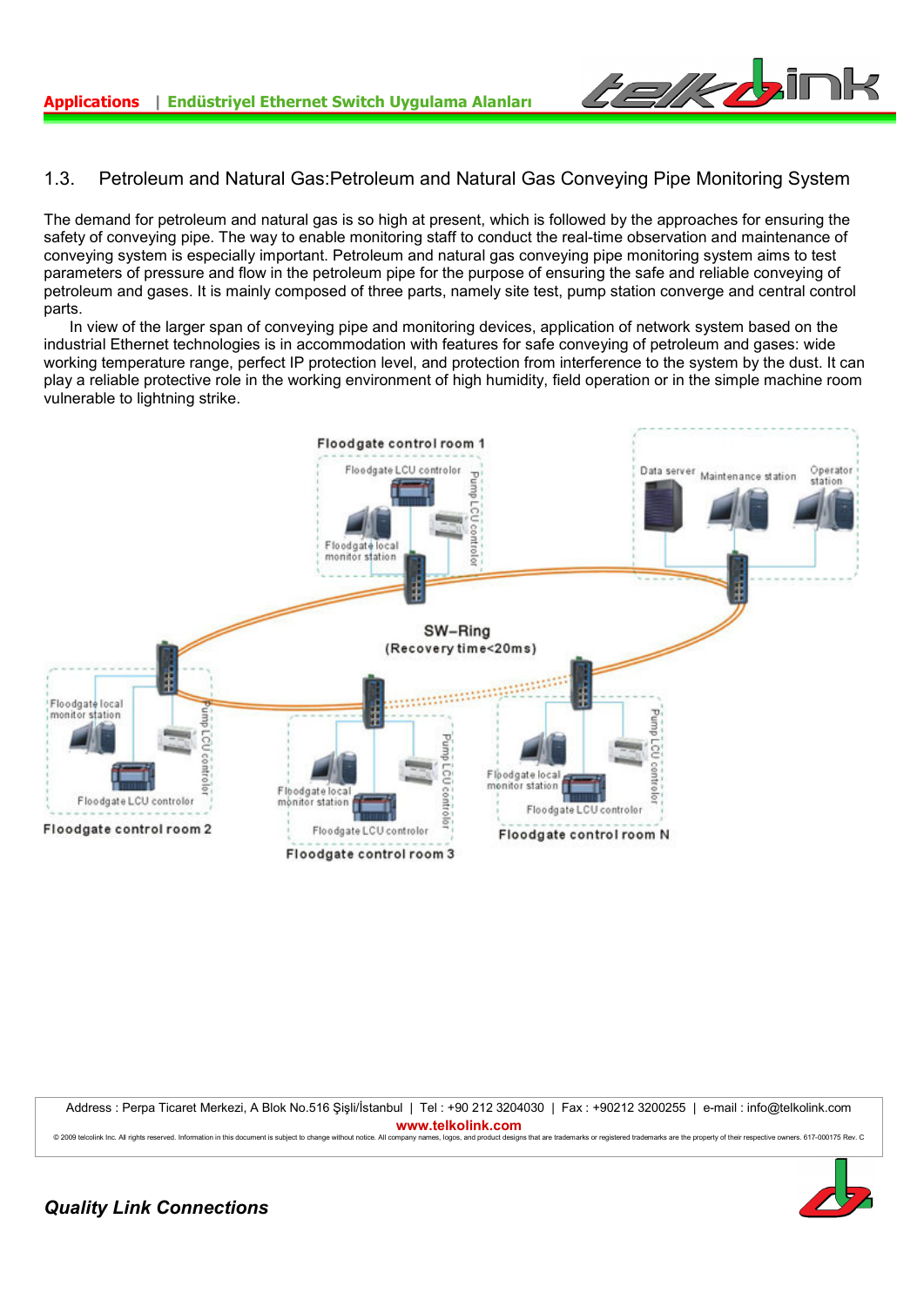

## **2. Automation and Security**

#### 2.1. Building Automation

With maturation and development of network technologies in recent years, the conception of networking and intelligent building has gradually become an important factor for people to select office locations and judge whether a residential environment is convenient or not. In addition to exchange of information data, people can also control the lighting and regulate the air conditioning system via the network system. Meanwhile, we can also make use of this intelligent network platform to construct network based video frequency monitoring system for security personnel to monitor the site conditions in the building via the computer at any time.

 Industrial Ethernet technologies can perfectly incorporate the safety system, equipment monitoring system, DDC and CCTV systems into one system to realize reliable and safe regional communication.



Address : Perpa Ticaret Merkezi, A Blok No.516 Şişli/İstanbul | Tel : +90 212 3204030 | Fax : +90212 3200255 | e-mail : info@telkolink.com **www.telkolink.com**<br>nmpany names logos and product designs that are trademarks or registered trademarks are the property of their respective owners. 617-000175 Rev. C © 2009 telcolink Inc. All rights reserved. Information in this document is subject to change without notice. All company nan

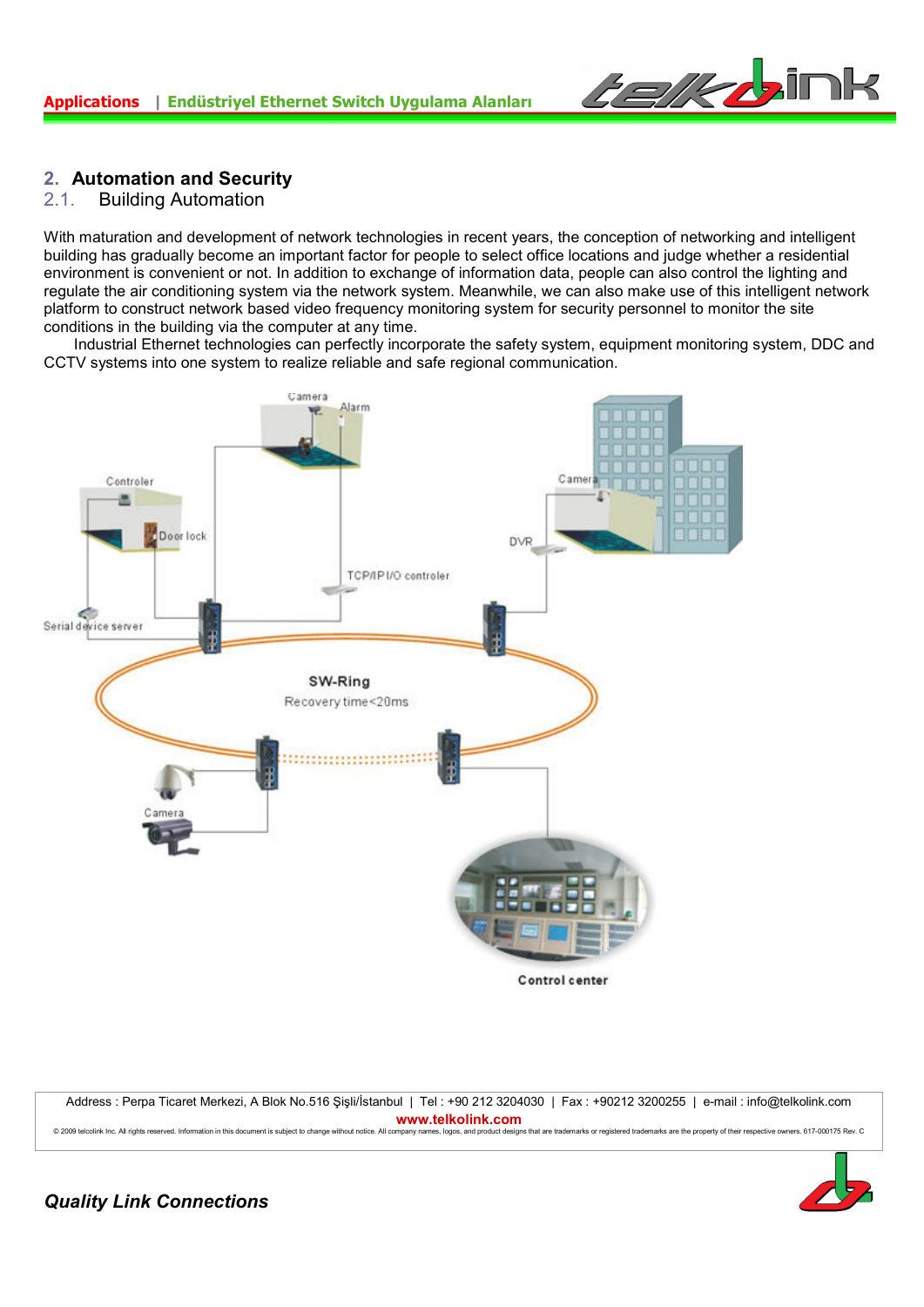

# **3. Telecommunication and IT**<br>**3.1.** Tele-meter Reading

Tele-meter Reading

Automated Remote meter reading. (Sayaçların uzaktan okunması)



Address : Perpa Ticaret Merkezi, A Blok No.516 Şişli/İstanbul | Tel : +90 212 3204030 | Fax : +90212 3200255 | e-mail : info@telkolink.com **www.telkolink.com** © 2009 telcolink Inc. All rights reserved. Information in this document is subject to change without notice. All company names, logos, and product designs that are trademarks or registered trademarks are the property of th

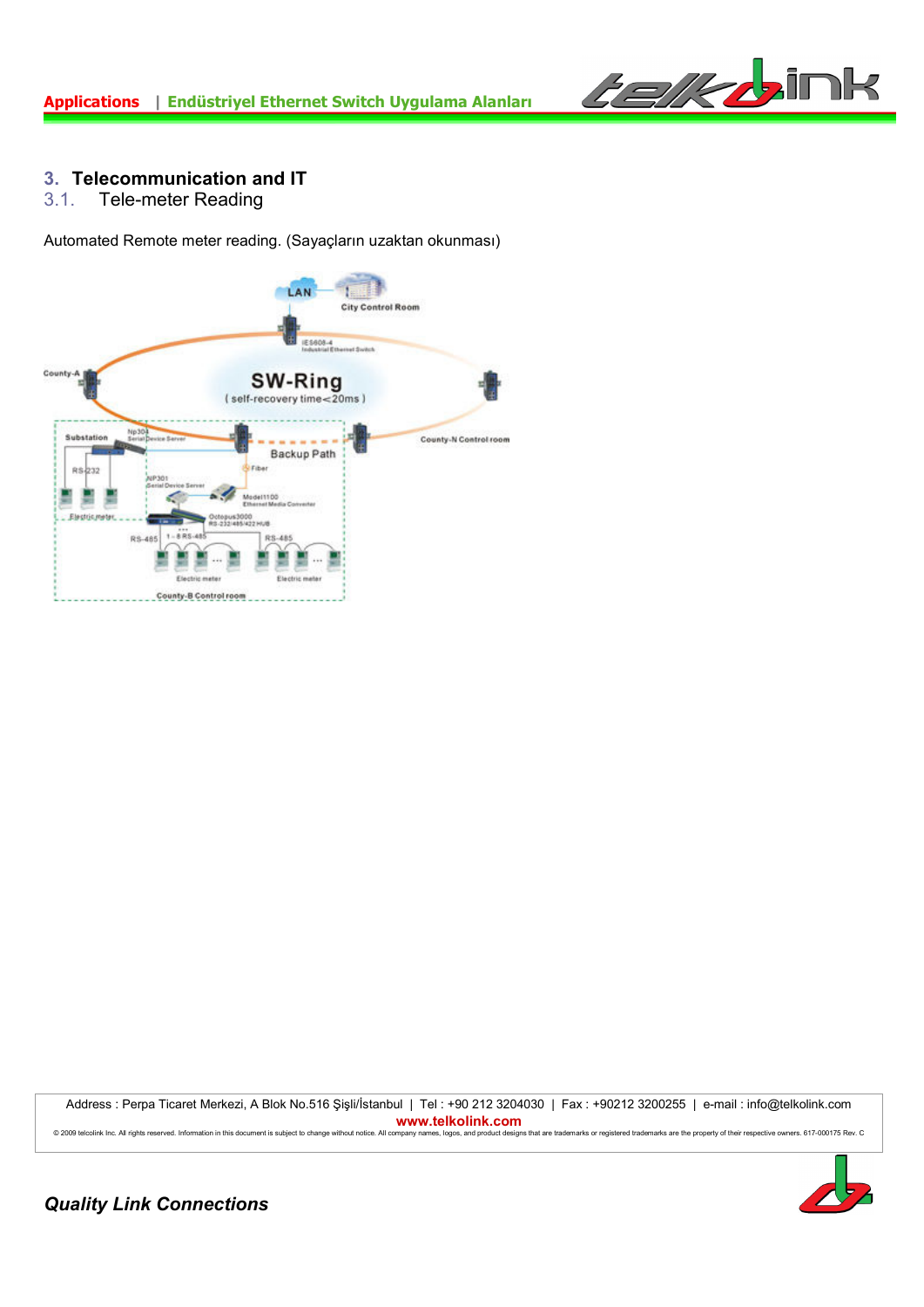

## **4. Power and Utilities**

### 4.1. Electric Automation : The Communication System of Transformer Substation

The core duty for electric power application lies in the provision of uninterrupted and reliable power supply regardless of the harsh environment of transformer substation. To ensure the communication among different intelligent electrical equipments, it is a must to use IEC 61850-3 of international standard for automatic system of the transformer substation. This standard adopts the communication structure based on the Ethernet technologies.

 Furthermore, Ethernet standard is characterized by its perfect inter-operation. This means that the system has such features as low construction cost and high flexibility, which is available for seamless integration with existing systems. The optical fiber Ethernet has such advantages as high capacity, resistance to electromagnetic disturbance, long-distance conveying and low cost. Owing to industrial Ethernet products characterized by integrated optical port, electric port, wide temperature range and DC power supply, industrial Ethernet can be applied to the transformer substation to provide further assurance for stable power supply.



Address : Perpa Ticaret Merkezi, A Blok No.516 Şişli/İstanbul | Tel : +90 212 3204030 | Fax : +90212 3200255 | e-mail : info@telkolink.com **www.telkolink.com** © 2009 telcolink Inc. All rights reserved. Information in this document is subject to change without notice. All company names. logos, and product designs that are trademarks or registered trademarks are the property of th

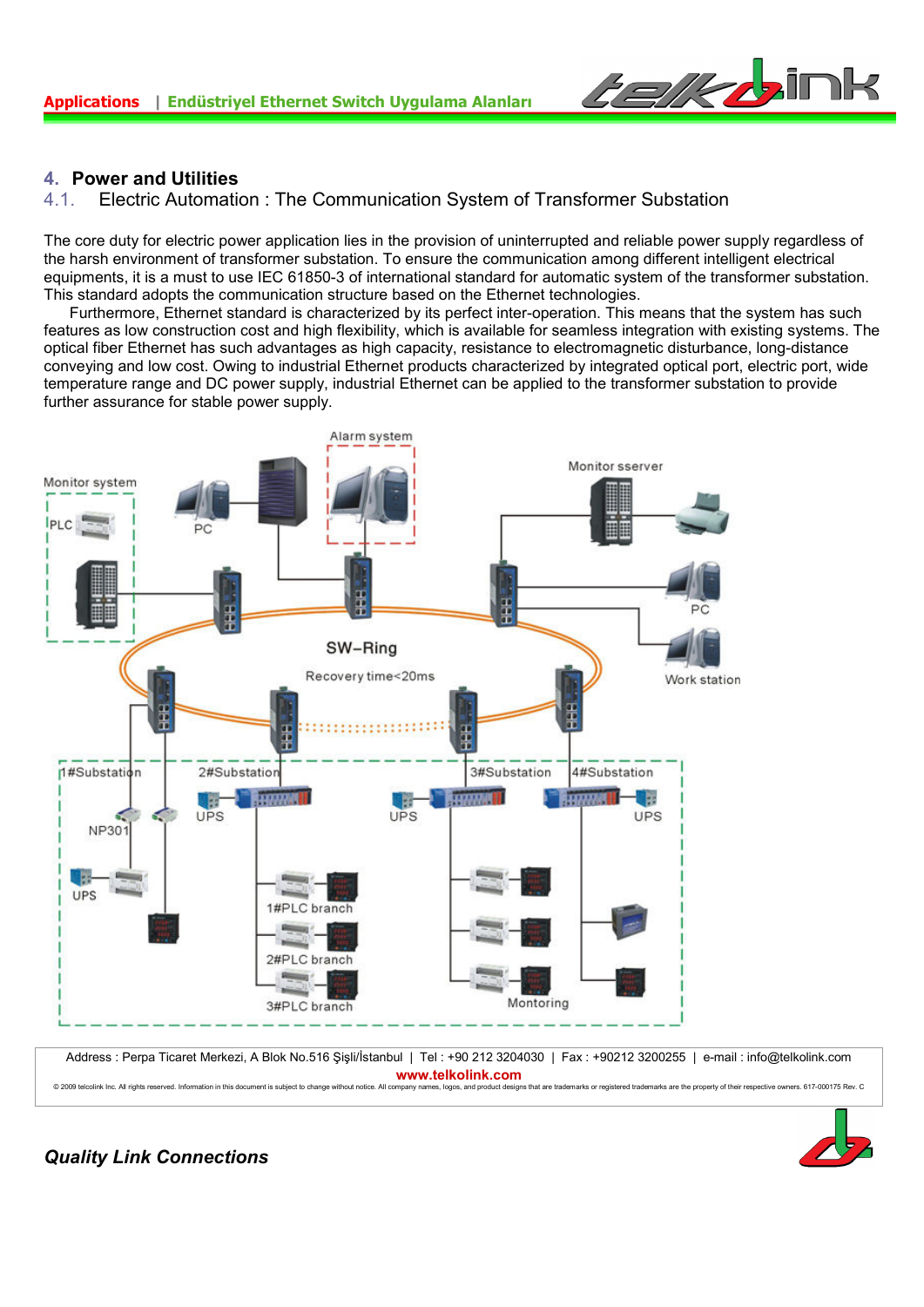

## 4.2. Using Ethernet to create secure transmission networks for substations

The key criterion for power utility is to offer un-interrupted and reliable electric power to the public in hostile environment. Power utilities are increasingly turning to industrial Ethernet solutions, since Ethernet guarantees interoperability between a variety of Intelligent Electronic Devices (IEDs) used in substations, and for utility control and protection systems. Ethernet with fiber cabling benefits power utility substations by offering EMI immunity, remote connection, and cost advantages when upgrading the path to higher bandwidths. The combination of fiber/copper ports, wide operating temperature, and DC power supply allows industrial Ethernet to be used in substations alongside control devices to maintain high availability of electric power to the public.

#### **Overall Benefits**

- 3onedata Turbo Ring (recovery time < 20 ms)
- Fiber cabling for EMI/EMC Immunity
- SSL features for secure data configuration among substations and IT networks
- Intelligent network management features, such as RSTP, IGMP Snooping, VLAN/GVRP, QoS
- E-mail or relay warning by user-configured event



Address : Perpa Ticaret Merkezi, A Blok No.516 Şişli/İstanbul | Tel : +90 212 3204030 | Fax : +90212 3200255 | e-mail : info@telkolink.com **www.telkolink.com**<br>© 2009 telepliek loc. All criptis reserved. Information in this document is subject to change without notice. All company names, loops, and product design designs that are trademarks or registered trademarks are the property of their respective owners, 617-000175 Rev. C

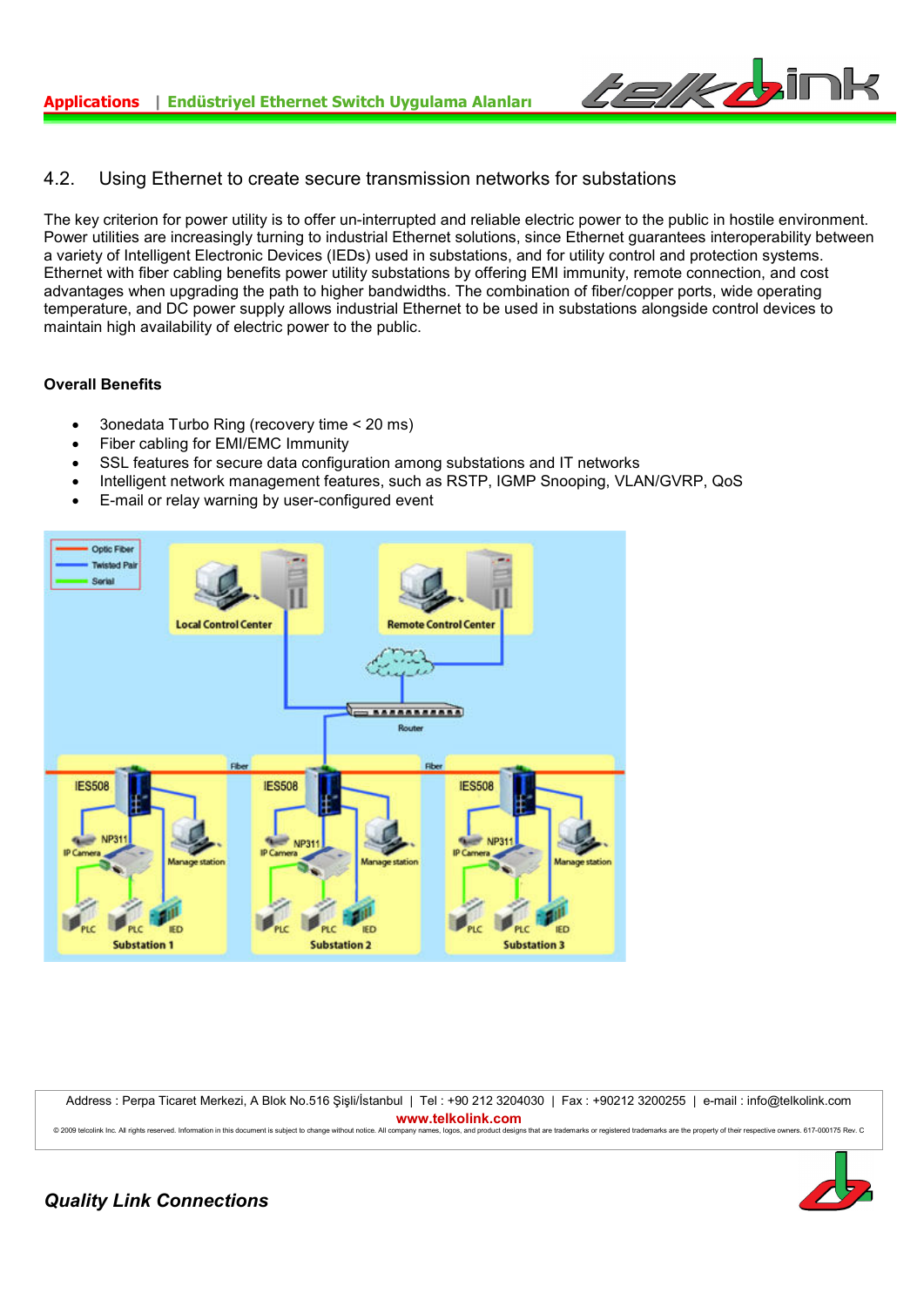

## 4.3. Wind Power Generator Monitoring System

#### **Overview**



 Clean energy, also known as green power, has become a new trend, and many wind power generator has been built, replacing the old-fashion power source such as coal. Wind power generator has been used for decades in Europe, and this technology has been imported to many countries in response to energy crisis and environmental pollutions. IES608-2 has the flexibility to be mounted to wind power generator stations to forward data control signal to workstation, as well as the capability to operate in hazardous environment.

#### **Key Product**



IES608-2 is an 6 port 10/100TX plus 2 port 100Base-FX fiber Industrial Managed Fast Ethernet

Switch with SNMP, Web management interface and superb software features for various networking applications. Especially the SNMP can be compatible with OPC server (Kepware) and provides most popular management function in automation; it has remote management ability through standard SNMP tools.

One of the main topics for industrial automation application is to ensure the system running with nonstop transmission. For this requirement, IES608-2 provides Super Ring mechanism which is within 20ms recovery time and faster than RSTP.

Besides, IES608-2 can merge RSTP and Super Ring function with core switch by Dual Homing function to deliver more reliable networking architecture for the system redundancy.

IES608-2 has built in relay output for port and power event. The relay output function will form a short circuit to trigger external one to inform your I.T. engineer when power or port link down event occurred. The port link down alarm is enabled by DIP-switch.

To survive in a harsh operating environment, IES608-2 equipped dual power input with redundancy and rigid aluminum case with excellent heat radiation for -45~75°C operating temperature.

Address : Perpa Ticaret Merkezi, A Blok No.516 Şişli/İstanbul | Tel : +90 212 3204030 | Fax : +90212 3200255 | e-mail : info@telkolink.com **www.telkolink.com**

@ 2009 telcolink Inc. All rights reserved. Information in this document is subject to change without notice. All company names, logos, and product designs that are trademarks or registered trademarks are the property of th

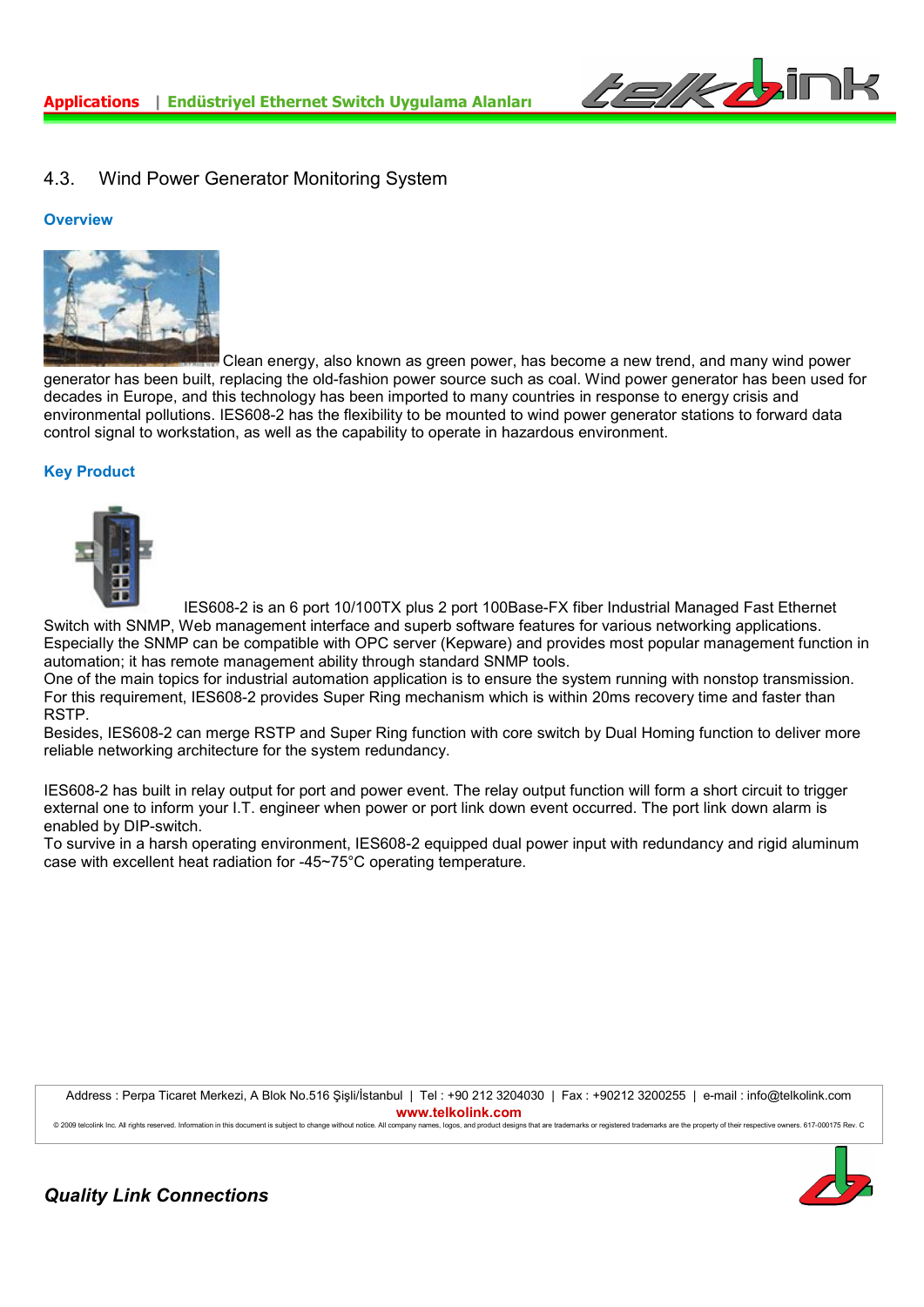

## **5. Transportation**

5.1. Railway Monitoring & Multimedia Systems

Electronic public transportation system focusing on the high safety serves as a necessary condition for urban internationalization. Modernization of public transportation system has become one of important symbols for urban construction and land development. IP monitoring systems are established at such places as metro station to provide camera monitoring services, including monitoring and recording of passenger images captured by IP camera provided in each carriage. Furthermore, passengers can also enjoy their preferred TV, videos and advertisements in the journey.

 TCP/IP network communication serves as the major mode for equipment communication, which makes use of redundant ring network topological structure based on the industrial Ethernet technologies to ensure the uninterrupted operation of the system.



Address : Perpa Ticaret Merkezi, A Blok No.516 Şişli/İstanbul | Tel : +90 212 3204030 | Fax : +90212 3200255 | e-mail : info@telkolink.com **www.telkolink.com**<br>
© 2009 teleplink loc. All rights reserved. Information in this document is subject to change without police. All company pames loops and product design

es, logos, and product designs that are trademarks or registered trademarks are the property of their respective owners. 617-000175 Rev. C.

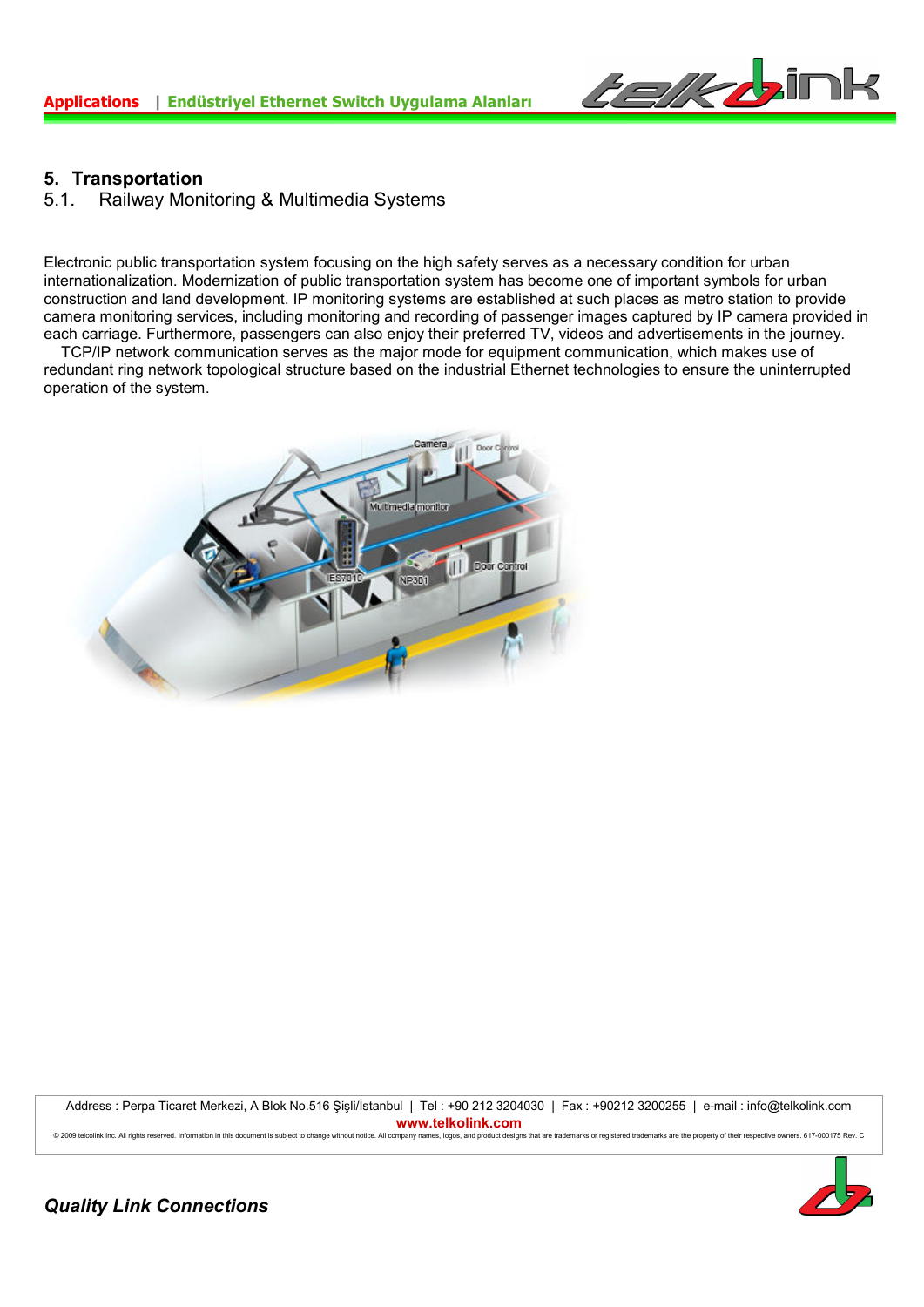

## 5.2. Railway Automation:Railway Electromechanical Equipment Monitoring System

With rapid development of railway transportation system and continuous improvement of people's living standard, both working personnel and passengers are beginning to put forward higher requirements for traffic, travel, work, rest and safety. To satisfy people's demands, improve the safe production and modern management levels of the railway enterprises and fulfill the objective of energy conservation and consumption reduction, critical buildings along the railway such as station, long tunnel, bridge, motor train sector and office building as well as various electromechanical equipments such as electric and illuminating equipments, water supply and drainage system, air conditioner, escalator and EPS must adopt advanced computer, control and communication technologies to realize the automatic monitoring and control management for the purpose of saving energies and manpower and improving the safety and management level.



Address : Perpa Ticaret Merkezi, A Blok No.516 Şişli/İstanbul | Tel : +90 212 3204030 | Fax : +90212 3200255 | e-mail : info@telkolink.com **www.telkolink.com** © 2009 telcolink Inc. All rights reserved. Information in this document is subject to change without notice. All company names, logos, and product designs that are trademarks or registered trademarks are the property of th

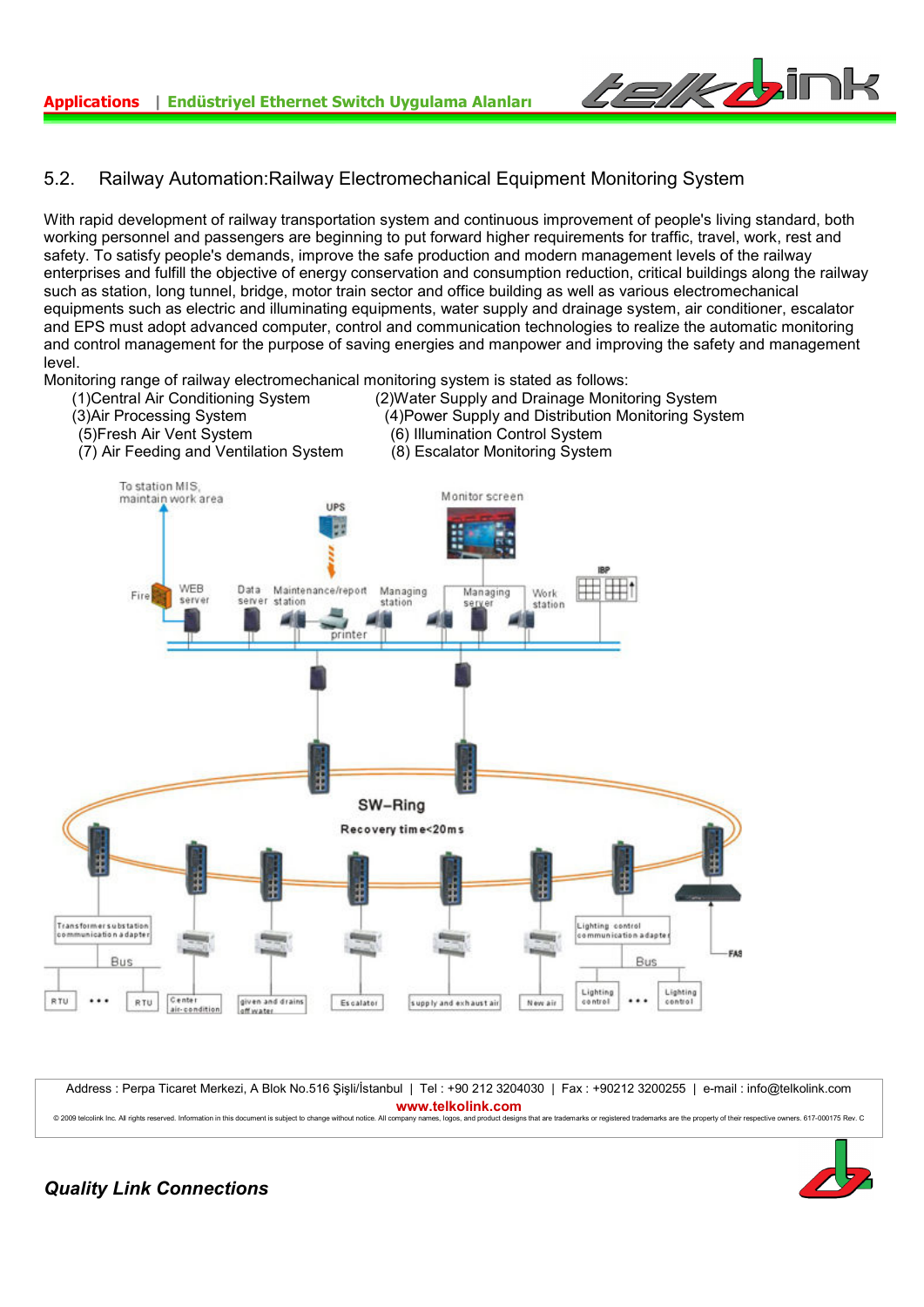

## 5.3. Intelligent Traffic:Express Way Monitoring System

Modern traffic management systems requires the integration of such facilities as traffic signal control system, information release system, video frequency monitoring system as well as communication network and traffic management center to realize ordered, safe, quick, comfortable and sustainable development. Realization of real-time traffic management and environment control require more facilities such as PLC, traffic controller, LED display screen, IP telephone and video frequency camera. Most of modern intelligent traffic systems use the TCP/IP network communication as the main approach for equipment communication, of which, the advantage lies in the low installation cost and high degree of system integration. The redundant ring Ethernet topological structure aims to ensure the uninterrupted operation of the system.



Address : Perpa Ticaret Merkezi, A Blok No.516 Şişli/İstanbul | Tel : +90 212 3204030 | Fax : +90212 3200255 | e-mail : info@telkolink.com **www.telkolink.com** © 2009 telcolink Inc. All rights reserved. Information in this document is subject to change without notice. All company names, logos, and product designs that are trademarks or registered trademarks are the property of th